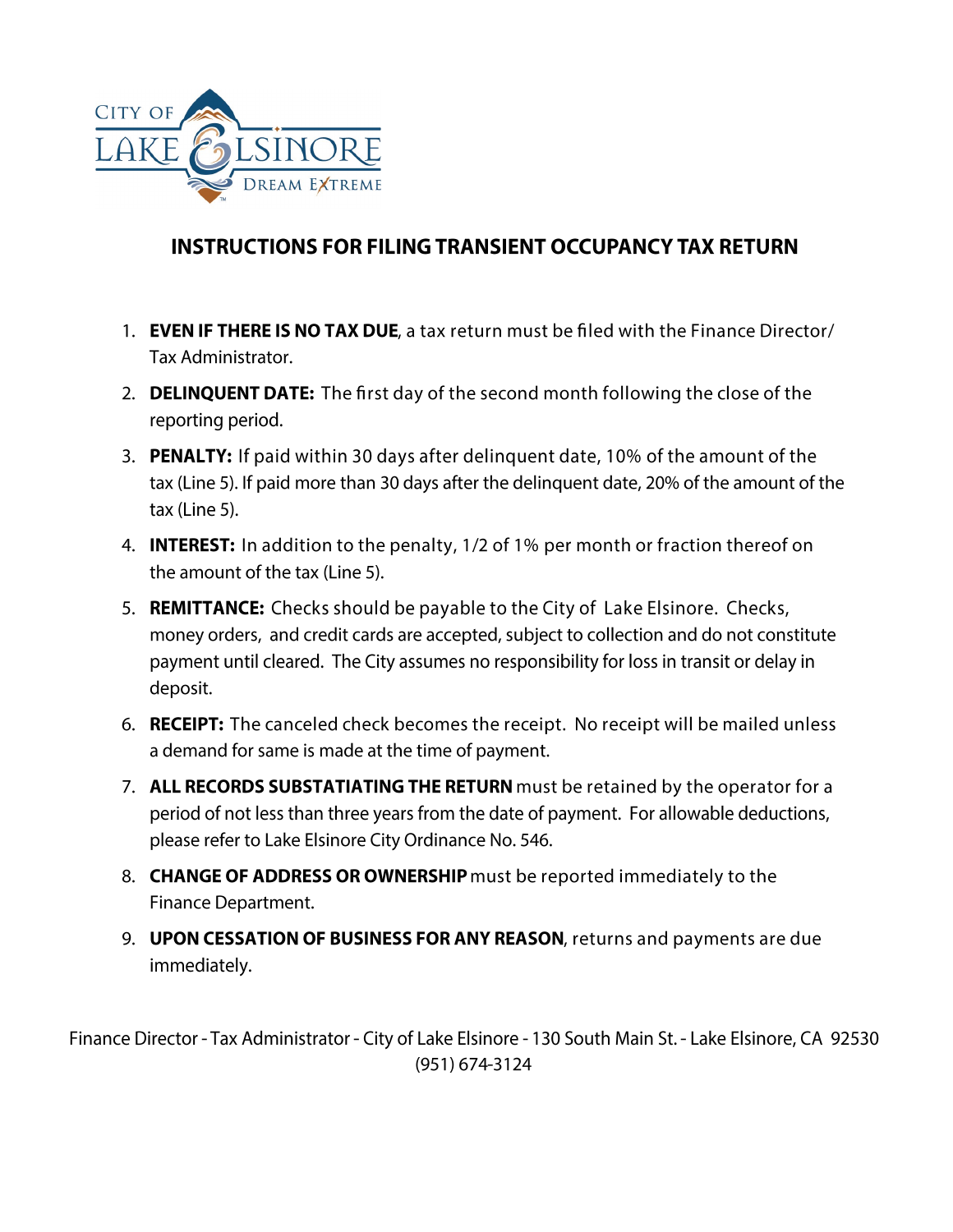

## **Transient Occupancy Tax (TOT) Remittance City of Lake Elsinore 130 S. Main Street Lake Elsinore, CA 92530**

Remittance is due on or before the last day of the month following the close of the previous monthly reporting period.

| Reporting Period (Month)                 | <b>Current Date</b> |  |
|------------------------------------------|---------------------|--|
|                                          |                     |  |
| 2. Rent upon which no tax was collected: |                     |  |
|                                          |                     |  |
|                                          |                     |  |
|                                          |                     |  |
|                                          |                     |  |
|                                          |                     |  |
|                                          |                     |  |
|                                          |                     |  |
|                                          |                     |  |
|                                          |                     |  |
|                                          |                     |  |

I declare, under penalty of perjury, that to the best of my knowledge and belief, the statements herein are true and correct.

| Total Number of Guest Rooms: |  |  |  |  |
|------------------------------|--|--|--|--|
|                              |  |  |  |  |
|                              |  |  |  |  |
|                              |  |  |  |  |
|                              |  |  |  |  |

*Make check payable to the City of Lake Elsinore. If you have any further questions, please call (951) 674-3124.*